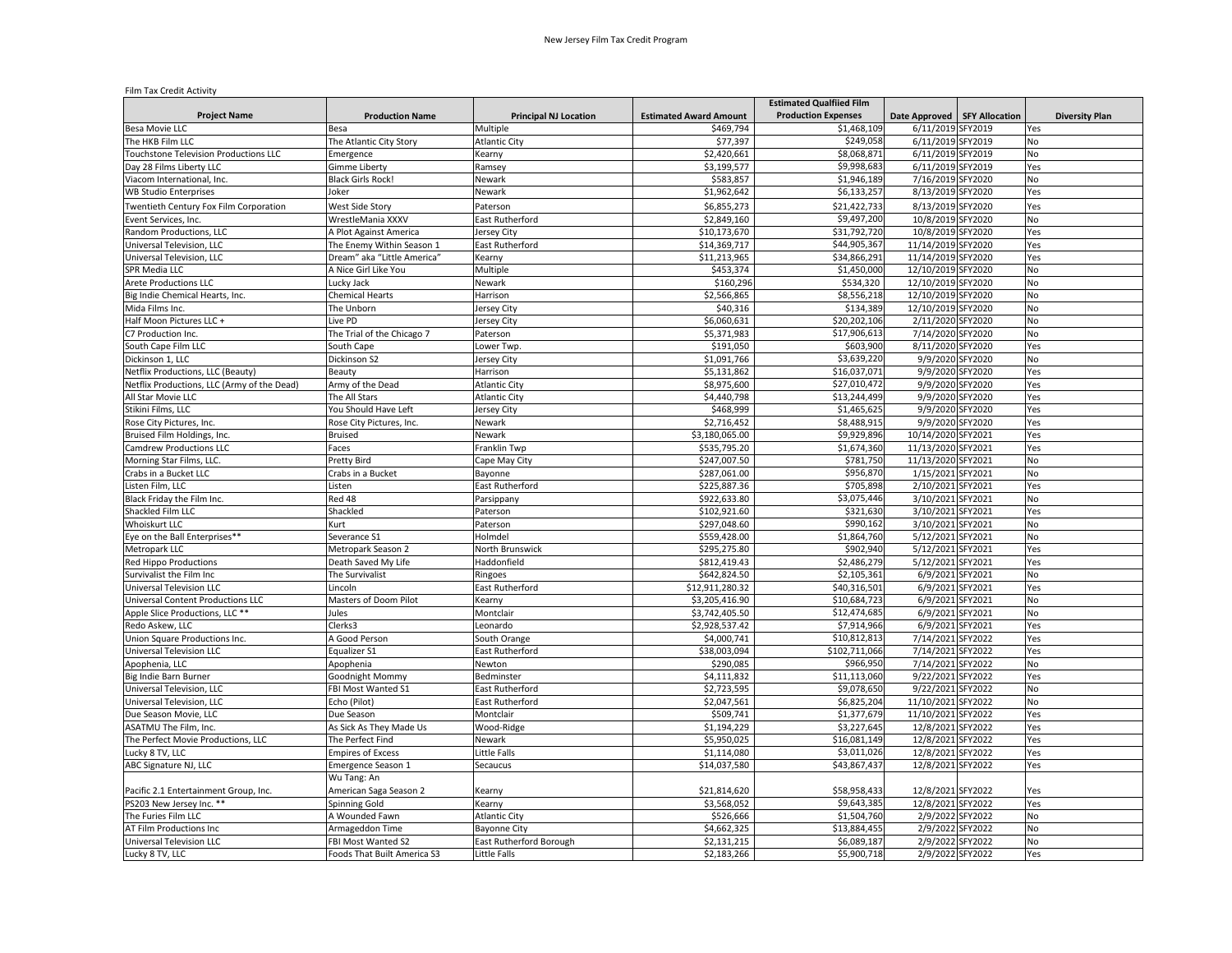## New Jersey Film Tax Credit Program

|                                       |                                   |                              |                               | <b>Estimated Qualfiied Film</b> |                                |                  |                       |
|---------------------------------------|-----------------------------------|------------------------------|-------------------------------|---------------------------------|--------------------------------|------------------|-----------------------|
| <b>Project Name</b>                   | <b>Production Name</b>            | <b>Principal NJ Location</b> | <b>Estimated Award Amount</b> | <b>Production Expenses</b>      | Date Approved   SFY Allocation |                  | <b>Diversity Plan</b> |
| Wonderlanded Production Services, LLC | Wonderlanded                      | Deerfield                    | \$24,108,547                  | \$67,890,842                    | 2/9/2022 SFY2022               |                  | Yes                   |
| 3 Days Rising LLC                     | 3 Days Rising                     | <b>West Orange</b>           | \$154,749                     | \$483,590                       |                                | 3/9/2022 SFY2022 | Yes                   |
| <b>DIGA LLC</b>                       | America's Next Big Deal           | Newark City                  | \$3,496,503                   | \$10,030,659                    |                                | 3/9/2022 SFY2022 | Yes                   |
| Bound the Movie LLC                   | Bound                             | Andover                      | \$183,492                     | \$513,340                       |                                | 3/9/2022 SFY2022 | Yes                   |
| The Bros Movie, LLC                   | <b>Bros</b>                       | Kearny Town                  | \$8,078,536                   | \$22,839,733                    |                                | 3/9/2022 SFY2022 | Yes                   |
| Apple Slice Productions, LLC          | Jules                             | Morristown                   | \$4,890,402                   | \$14,591,770                    |                                | 3/9/2022 SFY2022 | No                    |
| Eve on the Ball Enterprises, Inc      | Severance S1                      | Holmdel                      | \$1,686,165                   | \$5,144,350                     |                                | 3/9/2022 SFY2022 | No                    |
| Smarty James, LLC                     | Sparkle - A Unicorn Tale          | <b>Bridgeton City</b>        | \$78,566                      | \$224,475                       |                                | 3/9/2022 SFY2022 | No                    |
| Viacom International Inc.             | <b>Black Girls Rock 2019</b>      | Newark City                  | \$726,110                     | \$2,262,602                     | 5/13/2022 SFY2022              |                  | <b>No</b>             |
| <b>CBS Studios, Inc.</b>              | Ways and Means (PILOT)            | Kearny Town                  | \$5,744,926                   | \$16,414,075                    | 5/13/2022 SFY2022              |                  | <b>No</b>             |
| <b>Universal Television LLC</b>       | Law and Order OC S1               | <b>Newark City</b>           | \$987,240                     | \$2,820,686                     | 5/17/2022 SFY2022              |                  | <b>No</b>             |
| Viacom International Inc.             | Wild N Out S17                    | Jersey City                  | \$4,227,535                   | \$12,782,727                    | 5/27/2022 SFY2022              |                  | <b>No</b>             |
| Maybe I Do film, Inc.                 | Maybe I Do                        | Montclair                    | \$4,318,711                   | \$12,078,075                    | 5/31/2022 SFY2022              |                  | Yes                   |
|                                       | Smile fka. Something's Wrong with |                              |                               |                                 |                                |                  |                       |
| Paramount Pictures Corporation        | Rose                              | <b>Harrison Town</b>         | \$5.991.327                   | \$17,347,229                    | 5/31/2022 SFY2022              |                  | Yes                   |
| PS203 New Jersey Inc                  | <b>Spinning Gold</b>              | Kearny Town                  | \$4,139,046                   | \$11,888,646                    | 5/31/2022 SFY2022              |                  | Yes                   |
| White Room Productions, LLC           | The Home                          | Newark City                  | \$2,860,286                   | \$8,202,417                     | 5/31/2022 SFY2022              |                  | Yes                   |
| Cat Person Productions Inc            | <b>Cat Person</b>                 | Secaucus Town                | \$3,249,065                   | \$9,331,708                     | 6/7/2022 SFY2022               |                  | Yes                   |
| <b>Universal Television LLC</b>       | <b>Equalizer S2</b>               | East Rutherford Borough      | \$2,157,896                   | \$6,283,829                     | 6/7/2022 SFY2022               |                  | Yes                   |
| Improbable Valentine, LLC             | Improbable Valentine              | Secaucus Town                | \$6,576,569                   | \$19,329,904                    |                                | 6/7/2022 SFY2022 | Yes                   |
| <b>Inwood Pictures LLC</b>            | The Greatest Beer Run Ever        | Jersey City                  | \$3,087,373                   | \$9,207,279                     |                                | 6/7/2022 SFY2022 | Yes                   |
| <b>Shelter Pilot Productions, LLC</b> | Shelter                           | Livingston                   | \$3,181,280                   | \$8,920,986                     | 6/9/2022 SFY2022               |                  | Yes                   |
|                                       |                                   |                              |                               |                                 |                                |                  |                       |
|                                       |                                   |                              |                               |                                 |                                |                  |                       |
| <b>Total Activity Since Inception</b> | 78 projects                       |                              | \$321,534,746                 | \$950,450,592                   |                                |                  |                       |
| SFY2019 Activity                      | 4 projects                        |                              | \$6,167,429                   | \$19,784,721                    |                                |                  |                       |
| SFY2020 Activity                      | 20 projects                       |                              | \$85,678,276                  | \$269,837,105                   |                                |                  |                       |
| SFY2021 Activity                      | 16 projects                       |                              | \$30,896,008                  | \$14,048,774                    |                                |                  |                       |
| SFY2022 Activity                      | 38 projects                       |                              | \$198,793,033                 | \$563,642,539                   |                                |                  |                       |

SFY 2022 AllocationRemaining \$24,612,792

*Updated 6/15/2022*

*\* Subject to Governor's 10‐day veto period*

+ Reality Show

\*\* Withdrew Post Approval

Delegated Approval